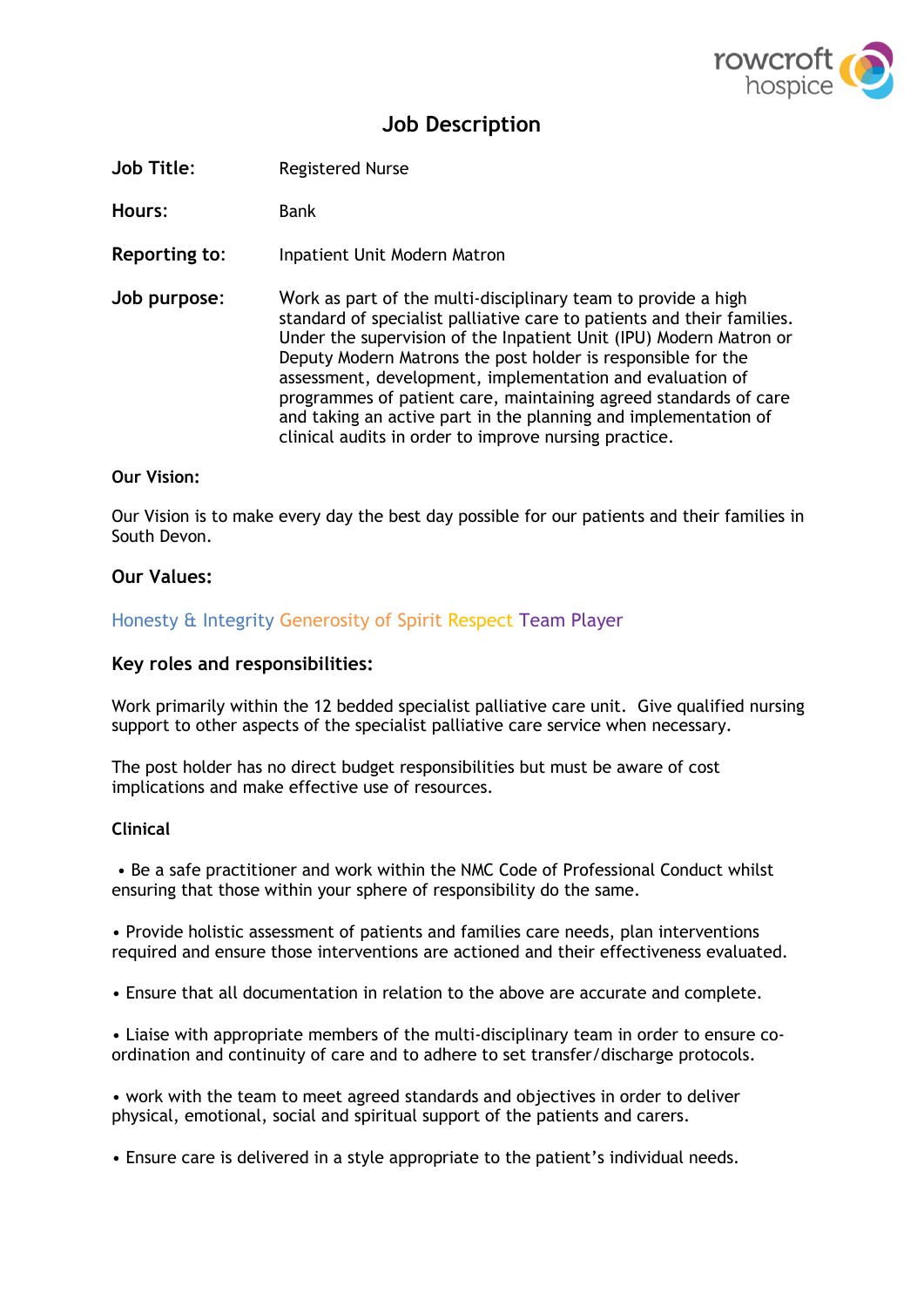• Work across the 24-hour service.

### **Educational**

- Participate in further training and maintain a commitment to professional development.
- Contribute to the team development, whenever appropriate.
- Assist with in-service training as required for both employees and volunteers.

#### **Management/Leadership**

• Act as a role model for all colleagues and provide encouragement and motivation in order to achieve clinical goals for service.

• Complement the leadership role of the IPU Modern Matron and her Deputies, maintaining high standards and ethos of care in their absence.

• Take responsibility for various aspects of ward management as designated by the IPU Modern Matron or Deputy in order to maintain an efficient service and to develop own managerial skills.

• Be responsible for the development and support of volunteers working within the hospice.

• Actively participate in ward meetings and ensure that accurate information is fed back to the appropriate members of the multi-disciplinary team.

• Keep and concise records in terms of patient documentation, employee records and your own portfolio.

• Be aware of your accountability and limitations and when necessary to extend your sphere of responsibility in order to ensure safe practice.

• Read and be competent in Rowcroft Hospice policies and procedures.

• Be able to identify the strengths and weaknesses of volunteers and more junior colleagues in order to provide appropriate support.

• Demonstrate your clinical ability by constantly reflecting on your practice and using research as an integral part of such practice.

### **Quality**

• Actively participate in clinical audits as a means of monitoring and improving standards of care.

• Act as a change initiator/agent when a need to change practice in order to improve quality has been identified.

• Support the clinical team in setting, monitoring and developing standards of care, policies and procedures.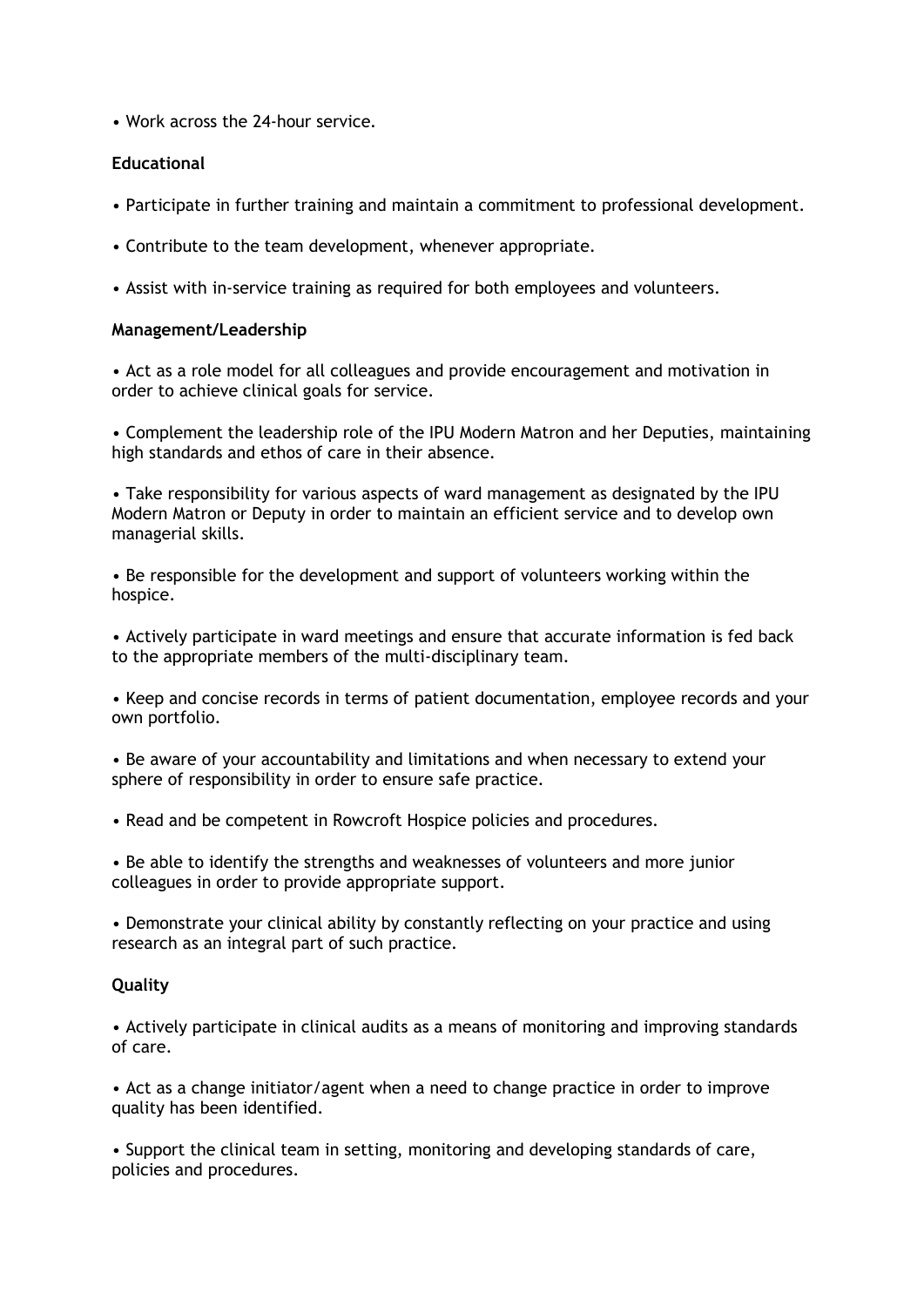### **KEY RESULT AREAS**

- Complete and maintain all relevant mandatory training.
- Attend at least 2 in house training sessions per annum.
- Actively be involved in clinical supervision sessions.
- Conduct or support 1 audit per annum.

#### **COMMUNICATIONS AND WORKING RELATIONSHIPS**

The postholder will have the most frequent contact with:

- Inpatient Unit Modern Matron
- Deputy Inpatient Unit Matrons
- Nursing Team and MDT
- Volunteers
- Community Team (Rowcroft)
- Hospice at Home Team

This list can never be exhaustive but covers most of the work you'll be doing. What it can't replace is talent, initiative and a commitment to great customer service.

#### **Infection Prevention**

All Rowcroft employees both clinical and non-clinical are required to adhere to our Infection Prevention and Control Policies and make every effort to maintain high standards of infection control at all times to reduce the burden of Healthcare Associated Infections, including MRSA.

You agree to the following responsibilities:

- 1. To decontaminate your hands prior to and after direct patient care or contact with the patient's surroundings;
- 2. To take part in mandatory infection control training provided;
- 3. To responsibly manage your own infections (other than common colds and illness) that may be transmittable to patients, including contacting Occupational Health for guidance.